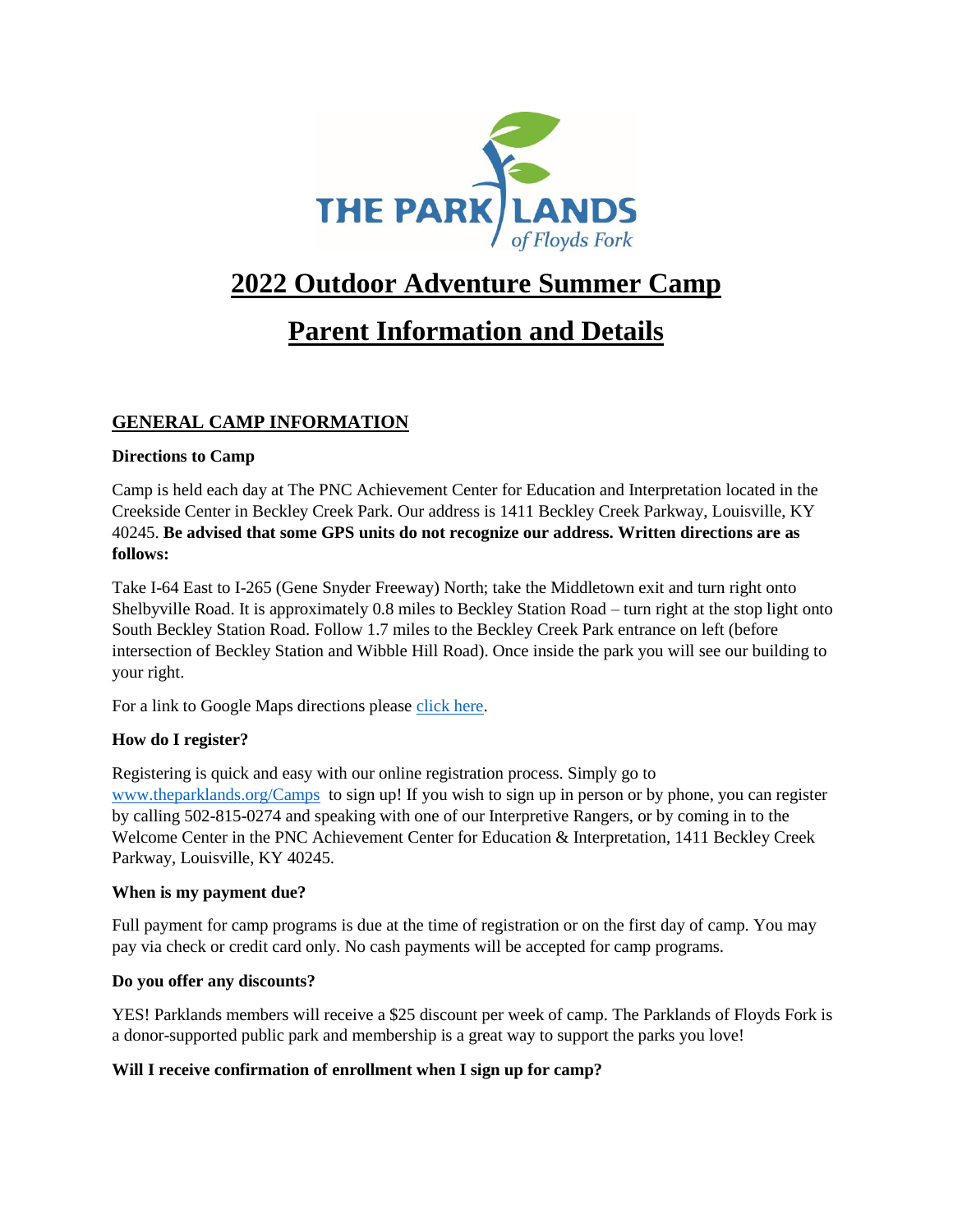Yes! If you are registering online, confirmations are automatically generated and sent to the e-mail address you entered at the time of registration. If you call to make a reservation, please be sure to provide us with your e-mail address so that they may send you a confirmation.

#### **What if my child would like to be placed with his/her friend?**

Each camp group (K-3rd, 4th -6th) will be its own group. Campers in different age groups cannot be placed together for safety reasons.

#### **What can my child expect at camp?**

Parklands Summer Campers can expect to spend a good deal of time outdoors hiking trails, wading in the stream, and participating in many more activities including but not limited to canoeing, archery, arts and crafts, science experiments, and animal presentations. Floyds Fork is our park namesake and a big part of our camp activities. Campers can expect to get wet and muddy during camp from wading and/or canoeing. *A change of clothes and shoes is highly recommended for comfort.* 

#### **Can my camper attend a camp in an older or younger age group, even if he/she is not entering those grades?**

For the safety of our campers and in the interest of age level appropriateness, age categories must be observed to ensure the best possible experience for all campers. We have found that children enjoy themselves more and have a better experience if they are with kids their own age. If campers must enter a camp outside of their grade level, we encourage Parents/Guardians to choose a camp below their grade level. Campers will not be admitted into a camp above their grade level unless they are entering the minimum grade of that camp in the coming school year.

## **WHAT TO BRING TO CAMP**

#### **What should my camper bring each day?**

Campers should wear appropriate attire for outdoor activity and that can get wet and muddy (please no flip-flops or wheelies). Most days campers will be participating in creek and outdoor activities where the child can expect to get muddy and wet, so appropriate clothing is required. When wading in the stream campers will be required to keep their shoes on. Old tennis shoes, water shoes, or strap on sandals work well. A change of clothes and shoes is strongly recommended for comfort, but not necessary. Food will not be provided as a part of the camp day; all campers should bring a lunch and snack that does not require refrigeration and a bottle for water that can be refilled, each day. A backpack is suggested but not necessary.

*Parklands summer camp is based mostly outdoors and your child should expect to get muddy and/or wet. During camp, we spend time at Floyds Fork wading in the stream but only with SHOES ON. Please come prepared to camp each day with a change of clothes and shoes for comfort.* 

**How should I prepare prior to arriving at camp each day?**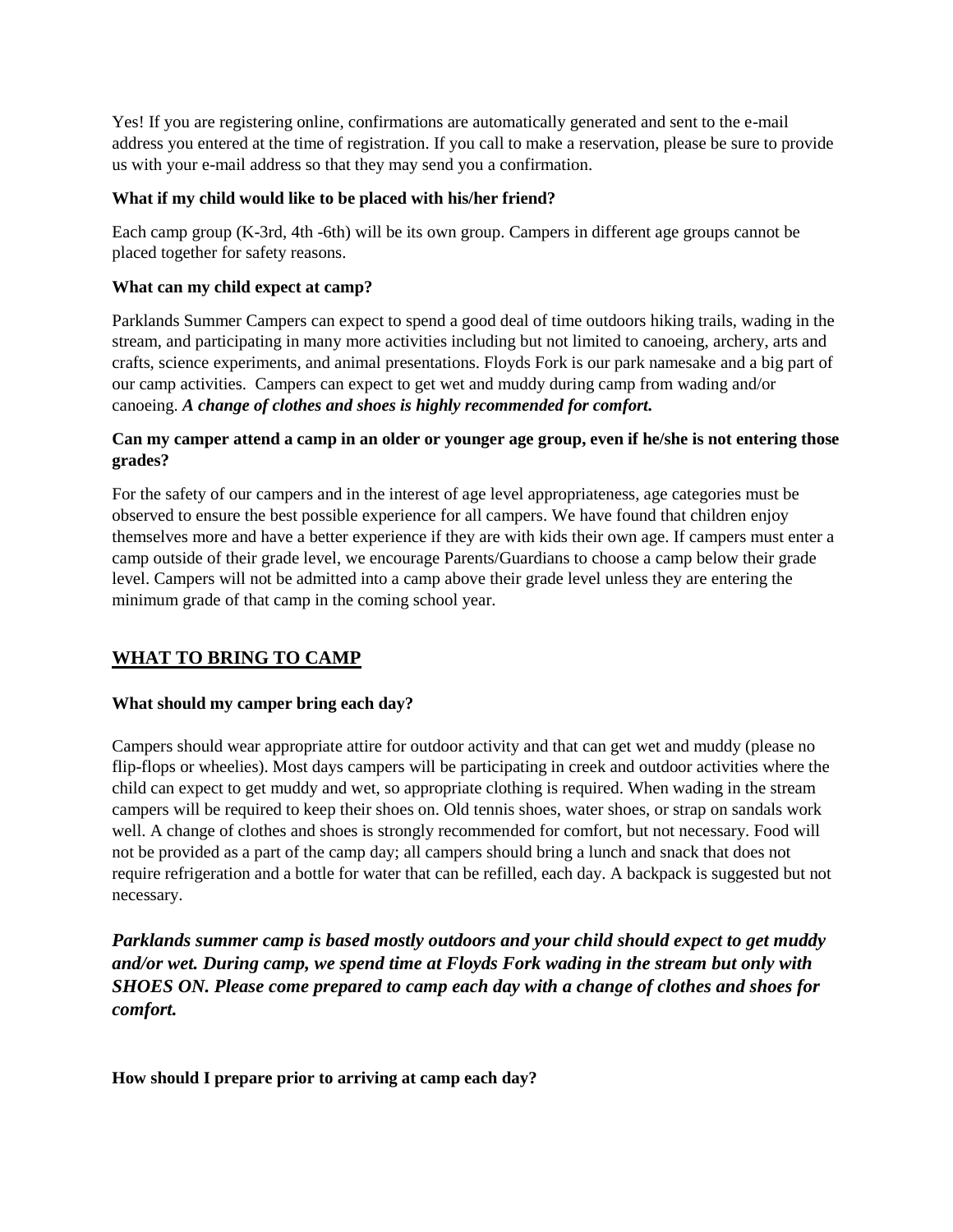If your child feels sick, please keep them home and inform Parklands Director of Education Curtis Carman by emailing [ccarman@21cparks.org](mailto:ccarman@21cparks.org) or by calling, 502-592-7618. Please make sure your child arrives at camp each day with clean clothes, a change of clothes and shoes, a refillable water bottle, sack lunch, snack, and a clean facemask. Parklands staff will have some facemasks on hand to provide during indoor activities but **a personal face covering is required when indoors for safety.** Please apply sunscreen and bug spray to your camper prior to arriving at camp. Parklands staff will remind students to reapply throughout the day but will not put sunscreen or bug spray on children unless they are unable to do so themselves.

# **DAILY DROP OFF & PICK UP**

## **What do I need to do on my child's first day of camp?**

On your child's first day of camp , (Monday) you'll need to bring your child to the side door of the PNC Achievement Center located in Beckley Creek Park to check in and turn in **all required paperwork for camp (Health History Form, Permission Form, COVID-19 Form, & Emergency Action Form – if necessary**). Please make every effort to have paper work filled out prior to camp. If that is not an option, we will have copies available during drop-off. At this point, Parklands staff will provide a camp t-shirt and nametag.

\**Any child experiencing COVID-19 symptoms including fever of greater than 100.4 F, sore throat, new or worsening cough, or trouble breathing with be sent home and a refund will be issued.* 

## **How do I drop off / pick up the rest of the week?**

Each day, Parents/Guardians will pull up to the side door of the PNC Achievement Center to drop their camper off. Parklands staff will meet your camper at the car to check them in.

During pick up, parents/guardians should pull up to the side door of the PNC Achievement Center. Parklands staff will meet you at your car to check identification. **Parklands staff will only release campers to those whose names appear on the camper's Health History Form and all those picking up MUST show ID each day.** In order to protect our campers and staff, please consider the use of a face mask during drop-off and pick-up.

## **How soon can I drop off my child? Is it OK to pick up early or drop off late?**

Drop off begins **no earlier than 8:30 a.m**. and will continue until 9:00 a.m. when camp begins. There is no early drop-off as Parklands staff need this time to prepare for the camp day. Parents/Guardians may opt to drop off late or pick up early, but please be advised that campers may be participating in camp activities in the park and time should be allotted for travel back to the PNC Achievement Center. **Official pick up hours are from 4:00-4:30pm**. There is no late care service; all campers must be picked up no later than 4:30pm. Parents/Guardians will be subject to an automatic credit card charge of \$1 per minute for each minute after 4:30pm.

## **WHAT TO EXPECT AT CAMP**

## **What can my child expect when arriving at camp?**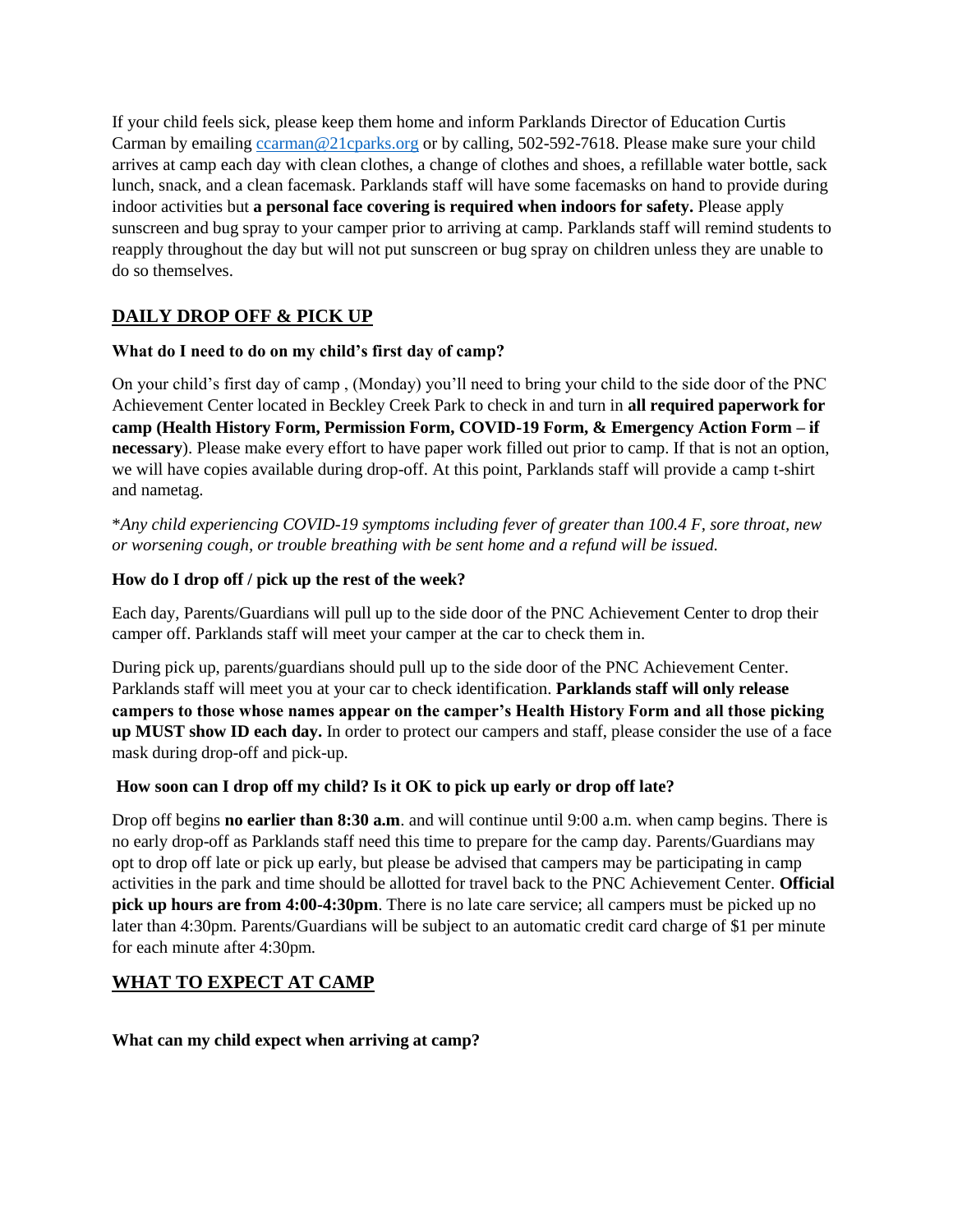Drop-Off for Parklands Outdoor Adventure Camp begins at 8:30am with camp activities beginning at 9:00am. Please make every effort to arrive at camp by 9:00am so that your child can meet up with their group. If arriving late, please alert Director of Education Curtis Carman by calling 502-592-7618.

Parklands staff will check in your child outside of the side door to the PNC Center each day. Campers will be asked to wear face coverings when inside the PNC Center or when expected to be in close contact with other campers or staff so please come prepared with a mask each morning. Campers will be asked to maintain 6 feet of distance between other campers, visitors, and staff members both indoors and out. Parklands staff will enforce this rule and reserve the right to send a camper home for failing to follow safety directions. Campers will wash hands for at least 20 seconds upon entering the building. For more information on COVID-19 safety procedures please see the COVID-19 Safety Guidelines document.

## **What can my child expect during camp?**

This summer we are going to make every effort to be outdoors as much as is safely possible. This will include hiking, wading, games, crafts, and experiments, among many other things. However, during very hot or hazardous weather days we will remain inside our education center.

Campers will be asked to wash hands for at least 20 seconds regularly and always after sneezing, coughing, using the restroom, or sharing any supplies or equipment. Campers will be asked to wear face covering when inside PNC Center or when expected to be in close contact with other campers or staff. Campers will be asked to maintain 6 feet of distance between other campers, visitors, and staff members. Parklands staff will enforce this rule and reserve the right to send a camper home for failing to follow direction. Parklands staff will monitor and enforce proper social distancing among campers and staff, and will report to supervisor and parents if necessary. Parklands staff will monitor student health and behavior and report issues to camp supervisor and parents.

## **What can my child expect when departing camp for the day?**

Camp activities end each day between 3:30-4:00pm and parents will be expected to pick their camper up no later than 4:30pm. Pick up will be at the side door to the PNC Center (same as drop-off). Parents are welcome to stay in their vehicle during pick up. Upon arrival, Parklands staff will check parent/guardian identification and then walk your camper to your vehicle. Please have your camper wash hands for at least 20 seconds when arriving at home. Showering/bathing as well as washing clothes and other items is recommended after arriving at home each day.

## **WHEN CAMP BEGINS:**

## **How will my child spend his or her day?**

All campers will participate in a balanced day of indoor and outdoor activities each week. Indoor and outdoor time will vary daily based on the topic or activity for the day. All campers will have ½ hour each for both lunch and recess. Outdoor activities include creek walks, hiking, wading in the stream, and games. Indoor activities include crafts, science experiments, and games.

## **What does my child need to wear?**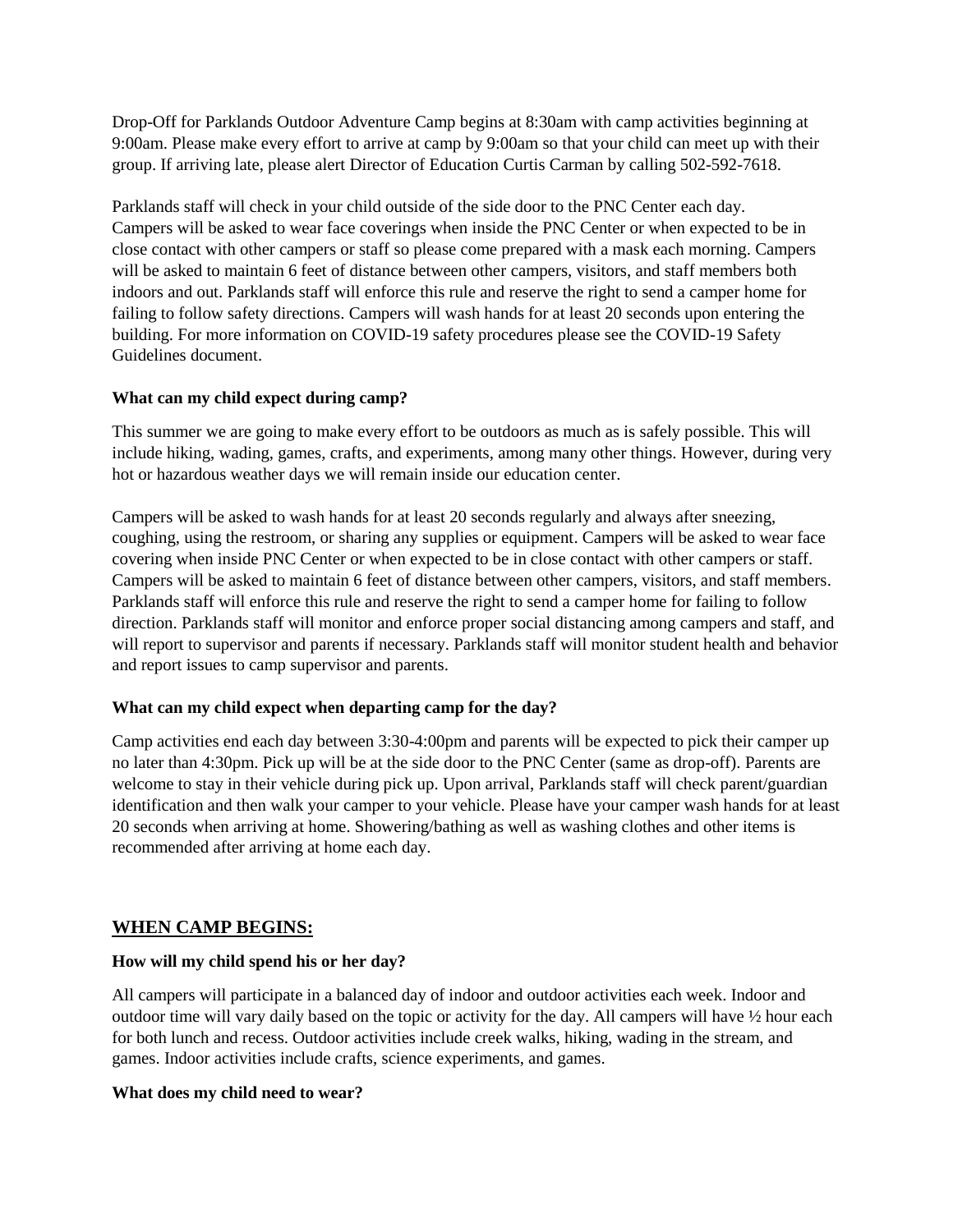Every camper will receive a camp T-shirt on his or her first day that should be worn each day of camp if possible. All campers should wear appropriate footwear for summer outdoor exploration. Most, if not all, camps participate in creek activities so please have your child prepared with shoes that they can get wet. Good examples of creek shoes are KEEN water shoes, old tennis shoes, or closed toe water shoes. *A change of clothes and shoes/socks is strongly recommended for comfort.*

#### **What should I do for lunch/snack each day?**

Campers will eat lunch in the park each day, so please pack a lunch and snack for your child. Remember, some campers may be suffering from food allergies so please be considerate when packing your child's lunch. Please note: Lunches may be outdoors so do not pack food that requires refrigeration.

## **THE EDUCATION & INTERPRETATION TEAM & CLASS SIZES**

## **Who is The Education & Interpretation Team? Who will be my child's counselors?**

The Education & Interpretation team at The Parklands is responsible for the day-to-day operation of camp. They are full-time staff with The Parklands and are on site and available each day. The Parklands camps are taught by The Parklands Camp Counselors, Interpretive Rangers, Education Specialist, and Director of Education; all are college students or graduates with educational backgrounds in ecology, are CPR & First Aid Certified, and have completed extensive criminal background checks. All staff love the outdoors and are looking forward to working with the campers this summer. Our standard ratio of counselors to children is 1:10.

#### **How large are your classes, what are your ratios?**

All camps are limited to 30 campers. When a class reaches capacity, we will start a waiting list. Our ratios are 1:10; each class has at least three adults per group at almost all times, depending on activity and daily schedule.

## **Can I stay with my child during camp?**

For the safety of Parklands staff and campers, parents will not be allowed to stay with their child at camp. We know campers may be uneasy if this is their first camp experience so to help with this, Parents/Guardians are welcome to stay with their campers during our drop off period (8:30 a.m. – 9:00 a.m.) as long as they stay separate from the rest of the camp group-outside. At the start of our day, we ask that Parents/Guardians leave their campers in the care of The Education & Interpretation Team. Please keep in mind that all Education & Interpretation Team members have experience and an interest in working with children and will strive to make camp the best experience possible for your child. The Education & Interpretation team will call you if a concern should arise with your child.

## **CAMP POLICIES**

## **What are your COVID-19 safety policies?**

See COVID-19 Safety Policy Document

**No Violence Policy**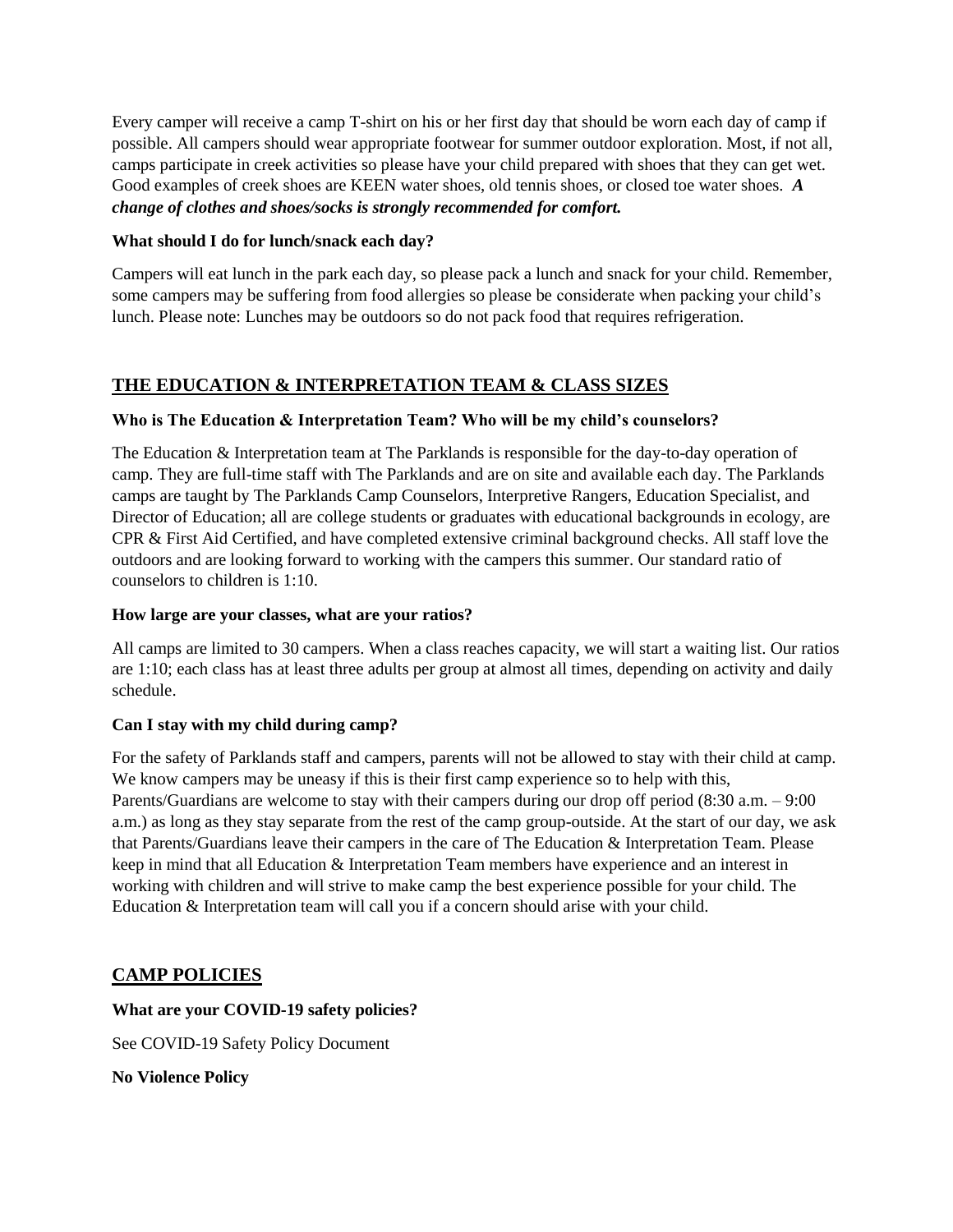The Parklands of Floyds Fork has a No Violence policy in place to keep summer campers and other park visitors safe and having fun. Failure to comply with this policy may result in your child being asked to leave camp with no refund provided. Parents will be notified if this policy is violated.

## **What is your cancellation/refund policy?**

Due to current COVID-19 restrictions, state recommended closures of childcare centers and cancellations of children's activities can happen abruptly and with little to no warning. During such state issued closures of childcare facilities, all participants will receive a full refund.

If requesting a refund NOT based on state and health department guidance, refunds will be issued in full if requested at least 7 days prior to the start of your camp week(s). If a refund is requested under 7 days prior to the start of your camp week(s), partial refunds will be considered. "No Shows" will not be issued a refund.

21<sup>st</sup> Century Parks reserves the right to cancel camp sessions without prior notice based on safety concerns at which point a full refund will be issued.

If your child is sent home due to COVID-19 related symptoms a refund will be issues for all days your child cannot attend.

## **What is your inherent risk clause? Why do you need it?**

Because we offer camps in an outdoor setting (and nature can be unpredictable), it is important that we communicate with our camper's Parents/Guardians about any potential risk that may occur when we are participating in activities that are outside. Our number one priority at camp is safety and all decisions and activities are conducted with this in mind. Inherent risk clauses are common in outdoor education programs; our inherent risk clause is below:

*I understand that the child named above must follow all rules and regulations stated by 21st Century Parks, Inc., including all policies and procedures laid out in response to the COVID-19 pandemic.* 

*Inherent risk is associated with all outdoor activities including but not limited to hiking, biking, wading, and fishing. All of these activities can be adversely effected by trail conditions and weather. I further agree to release and hold harmless 21st Century Parks, Inc., from any and all claims of bodily injury, sickness, disease or death, (including loss or damage to tangible property) to my child that might occur during this program. Outdoor and adventure activities involve inherent risks that are sometimes impossible to know or predict, including but not limited to: narrow trails; rough, exposed, steep or slippery terrain; lightning, cold weather, wild animals, plants and insects; fires and other acts of nature.* 

We constantly strive to provide programs that respect emotional, social, intellectual and physical safety. Participants and/or guardians acknowledge their understanding of and agreement to participate in potentially unsafe programs by signing appropriate Health and Safety forms.

# **What if my child has special needs, or requires daily medication?**